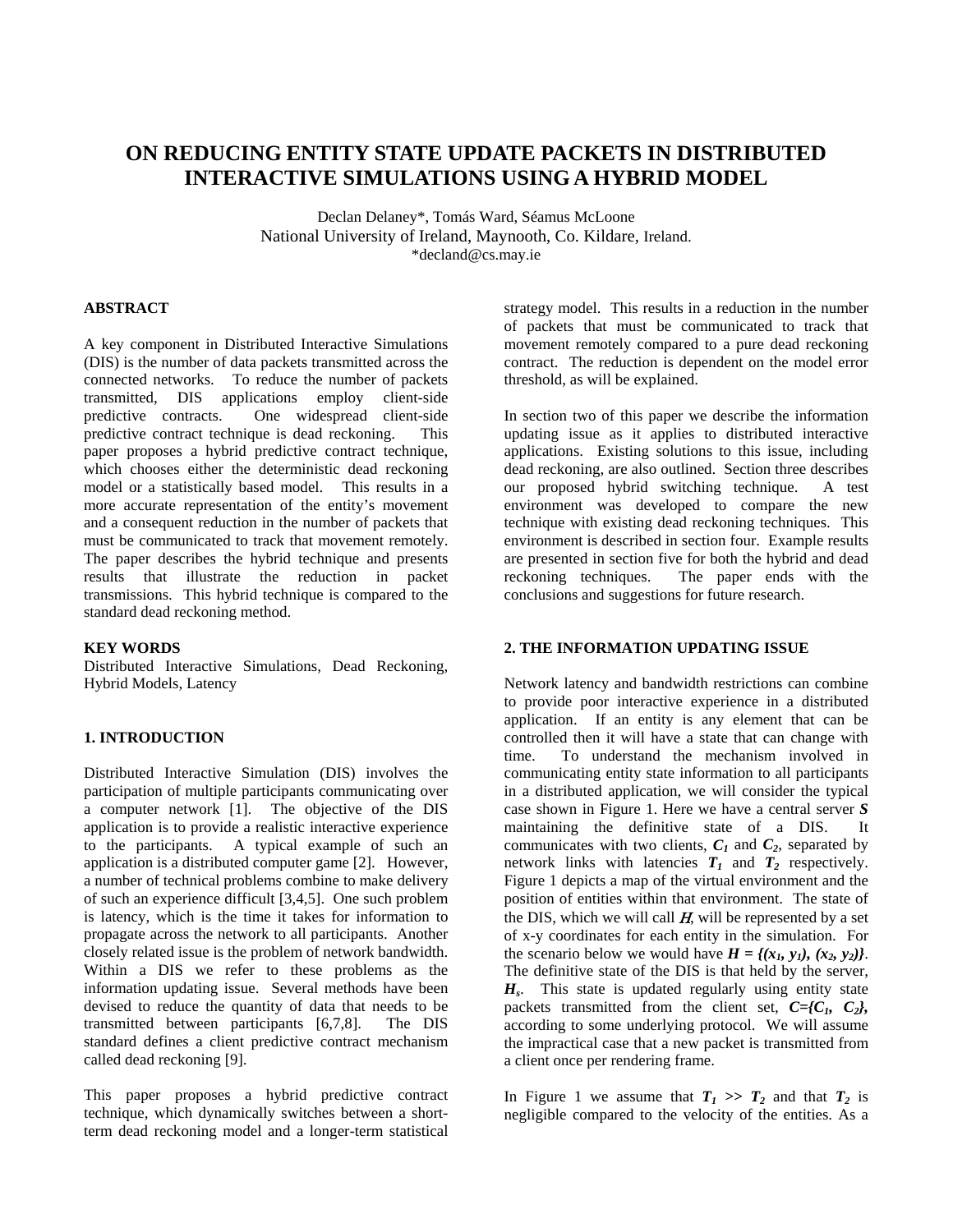

*Figure 1: State of DIS at instant t=tn. Note the difference in local perceived environment states.*

result we can say that the state of the DIS as far as  $C_2$  is concerned,  $H_2$ , is tightly coupled via a short latency link to the server such that

$$
H_2 \approx H_s \tag{1}
$$

 $C_1$  on the other hand is connected via a high latency link and therefore  $H_1$  is tending to lag  $H_s$ .

We can say,

$$
H_1(t_n) = \{(x_1, y_1)_{t_n}, (x_2, y_2)_{t_n - T_1}\}\
$$
 (2)

The main consequence of this is that the user at  $C_1$  is reacting to an environment state  $H$  that is not that of the server  $H_s$ . But events in the environment are determined globally and distributed by the server and its notion of the environment state  $H_s$ . This tends to lead to disruption of the user interactivity for client  $C_1$ , which we will describe as *localized interactivity distortion*.

We now define a measure of this distortion. A convenient one may be

$$
D = \sum_{i=1}^{N} (H_s - H_i)^2
$$
 (3)

where *N* is the number of clients participating in a DIS. We can call this a *global DIS distortion figure*.

Given the problems manifest in such a DIS how do we solve the problem such that

$$
H_c \to H_s \tag{4}
$$

In other words, how do we maintain a consistent DIS state across all clients or at least dynamically track *Hs* as fast as possible for all participants with minimum distortion? Existing solutions are presented in the next section.

# **2.1 PREDICTIVE SOLUTIONS**

The most common solution to the information updating issue involves a client side prediction contract mechanism called dead reckoning [9]: all participating clients agree to maintain the same low order local models of the dynamics of all other participating entities. This is the contract. Each participant also maintains a model of its own entity dynamics, which it continuously compares to its actual dynamics. When these differ by a pre-defined threshold, update information is broadcast to all other participants. These then update their models for that entity. Convergence algorithms are necessary to allow a natural transition to occur between the modeled and actual motion when update data arrives [9,10].

Alternative methods have also been explored, and these include:

- Relevance Filtering techniques: These seek to reduce the information being transmitted over the network by filtering the data based on criteria such as geographical proximity or rate of change [8].
- Network transmission protocol: Multicasting and reliable multicasting allow hosts to subscribe and unsubscribe to any of possibly several multicast groups. Multicast groups might be created based on entity type or geographical location in the virtual environment [12].
- Packet bundling: This involves combining a number of data packets to create a larger data packet because network devices can only process a limited number of packets per unit time [8].
- Data Compression: These techniques allow the reduction in the size of the information packet being transmitted. One technique is to encode differences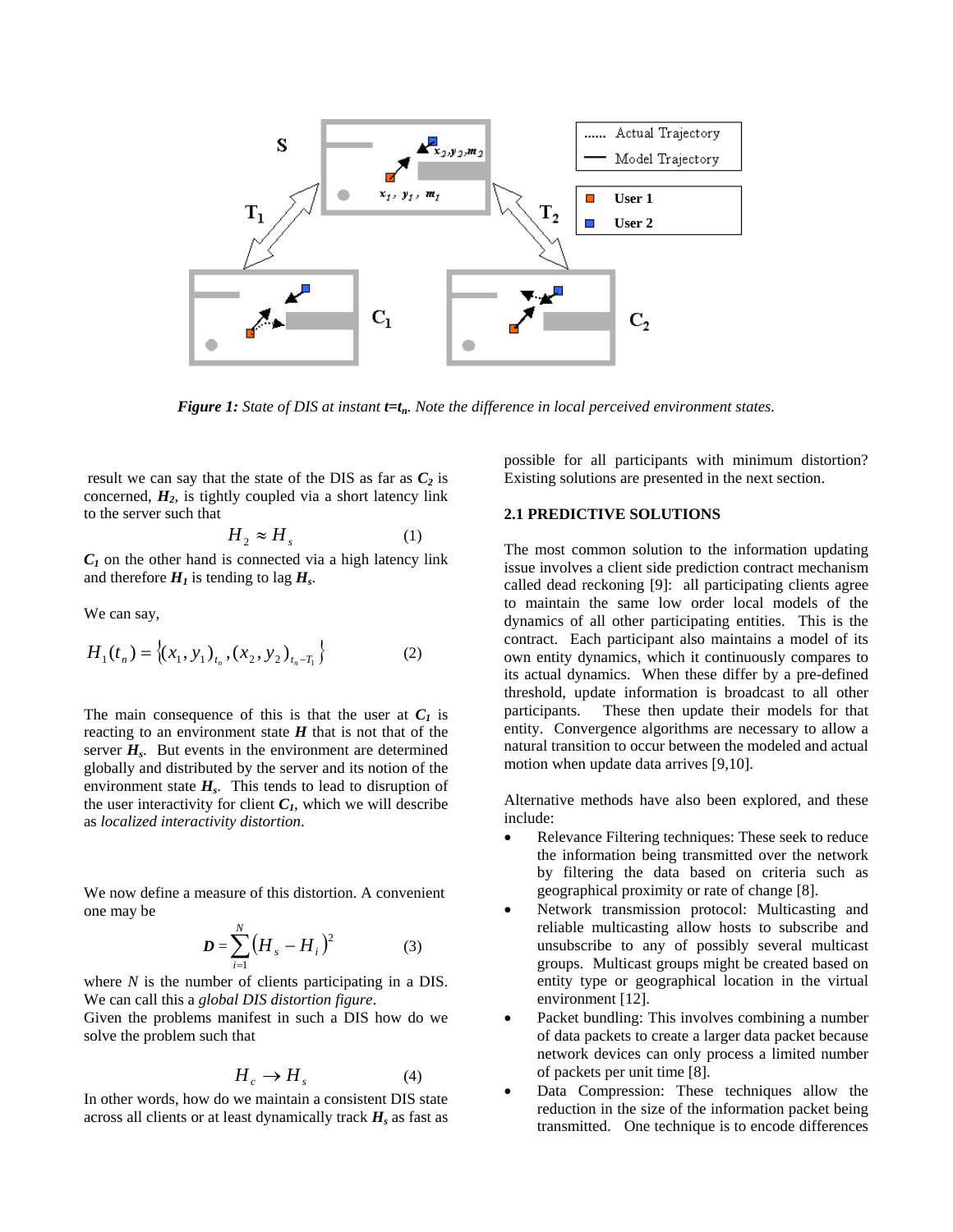between successive data packets instead of transmitting the absolute state [8].

- Time Management: This involves pre-empting  $S_1$ events and then locking up the system so that the event can occur. Alternatively, the execution of local user input is delayed and disguised as something else until the local user input can be relayed to all participants [13,14]
- Priority Scheduling: A transmission priority can be assigned to information based on criteria such as speed of movement or rate of error change [15]. This also includes Quality of Service protocols [5].
- Visibility Culling: The environment is divided into cells and multicasting updates are provided to all entities that are visible to each other in each cell [3].

The above techniques are based on network management and network partitioning policies. We are going to look at a packet-reduction method based on client behavioral modeling, where we switch between a short-term dead reckoning model and a long-term statistical-based strategy model.

#### **3. THE HYBRID TECHNIQUE**

# **3.1 TERMINOLOGY**

A *goal* is the aim or objective a person has in moving through any environment. For example, the goal might be to go from point A to point B. Goals can be classified as either *static* or *dynamic*. Static goals are stationary in time and space whereas dynamic goals develop over time. In achieving a goal a person can adopt a number of strategies, so that any one strategy is an expression of the goal. Strategies can be either steady state, transient or alternative. Steady state strategies are obvious strategies that can be modeled on past data and arise out of user familiarity with the DIS. Transient strategies relate to new users in the environment who behave in a somewhat erratic way because they are unfamiliar with the environment. Alternative strategies are strategies that lead to the goal but are neither transient or steady state strategies. The idea underlying the hunt for strategies is to train a system to expect certain strategies based on past user behavior or based on expected user behavior. Each strategy comprises one or more trajectories – a set of trajectories can be identified with any strategy. A *trajectory* is an instance of entity motion in achieving a goal. As with strategies, trajectories can be steady state or transient. Multiplicity can refer to either strategies or goals. *Strategy Multiplicity Index* (SMI) refers to the number of goals a strategy leads to. *Goal Multiplicity Index* (GMI) refers to the number of steady-state strategies that lead to the goal. This terminology is illustrated in Figure 2. In this paper we present results for a static GMI of 1.



*Figure 2: Terminology – S1 to S11 are strategies;G1 to G9 are goals; T1 is a sample trajectory; GMI is the Goal Multiplicity Index – how many strategies reach that goal; SMI = Strategy Multiplicity Index – how many goals this strategy lead to.* 

#### **3.2 THE HYBRID MODEL**

The hybrid model  $M$  is of the following form;

$$
M = p\chi + (1 - p)\Gamma
$$
 (5)

where  $\chi$  is any conventional dead reckoning model,  $\Gamma$  is a long term model of entity strategy and *p* is a binary weighting factor governed by:

$$
p = 1 \text{ for } ||M - \Gamma|| \ge \theta
$$
  
= 0 otherwise (6)

where  $\theta$  represents a distance measure threshold between the modeled behavior and the long term model.

The model given by  $M$  is used by participating clients in a DIS. The parameters and initial entity state used by the model are updated every time the state deviates from the true state by a predefined threshold amount  $T_m$ .

While alternative soft blending techniques could be employed here, we have opted for a simple switching technique to illustrate the principles involved.

## **4 DEVELOPING THE STRATEGY MODEL**

## **4.1 THE TEST ENVIRONMENT**

The long-term strategy model employed in the hybrid prediction technique can be constructed in various ways: (1) by recording past actual entity movements in the environment, (2) by heuristically identifying possible strategies based on the examination of the environment and (3) by employing automatic path-finding techniques.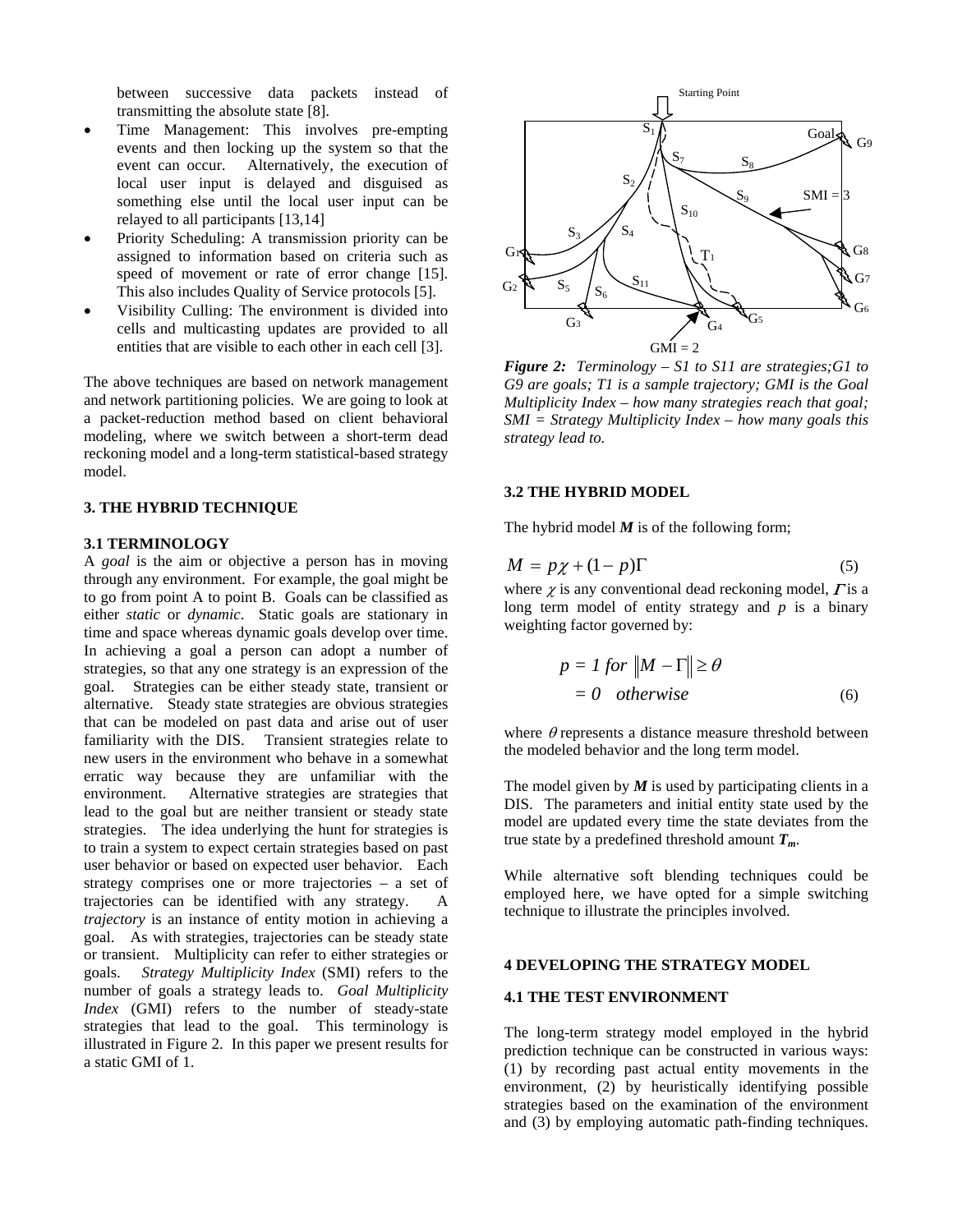For this paper we developed a Java, game-type application that recorded user trajectories in a controlled two-dimensional environment – see figure 3.



*Figure 3: A screen shot of the trajectory recording software. The target is shown as a circle to the top right. The black areas are obstacles that do not allow users to pass. The white trail represents the past motion.*



*Figure 4: A screen shot of the trajectory recording software showing the user-restricted view.*

Users were asked to navigate from a fixed starting position to a fixed target position in as short a time as possible. Their view of any obstacles in their path was restricted to a circular area around their immediate position. This is illustrated in Figure 4. The user began with no knowledge of the location of the target and repeated the exercise until they had produced the quickest time possible. Each attempt constituted a trajectory. Data was collected and stored for each trajectory. This provided the basis of the statistical-based strategy model that we will use in the hybrid contract technique.

# **4.2 THE STRATEGY MODEL**

Using the software application, a minimum of five and maximum of fourteen trajectories were recorded from fourteen different users. The final trajectory for ten of the fourteen users is plotted in Figure 5.



*Figure 5: A plot of the last user trajectory for 10 users. The trajectory indicated in bold is the strategy chosen to be the strategy model.*

Observation of this plot shows that the trajectories of the users converge to a recognizable steady-state strategy. This observation underlies the motivation behind the hybrid contract approach. In this paper we will select and use one of these trajectories as representative of the steady-state strategy. In future work, we intend to obtain a better strategy model based on all ten data sets. The results obtained are described in the following section.

## **5. RESULTS**

The strategy model was obtained as described in the previous section. Of the remaining four data sets, two were chosen and analyzed to compare the hybrid and first order dead reckoning contract techniques. The same threshold value was set for both. Table 1 shows the number of packets sent for all trials for both user datasets and for both methods.

|              | User 1           |               | User 2           |        |
|--------------|------------------|---------------|------------------|--------|
| <b>Trial</b> | Dead             | <b>Hybrid</b> | <b>Dead</b>      | Hybrid |
| no.          | <b>Reckoning</b> |               | <b>Reckoning</b> |        |
|              | 19               | 13            | 31               | 32     |
| 2            | 19               | 17            | 26               | 27     |
| 3            | 28               | 25            | 18               | 15     |
| 4            | 20               | 19            | 8                | 3      |
| 5            | 14               | 12            | 10               |        |
| 6            | 17               | 13            | 14               |        |
|              | 9                | 6             | 13               | 13     |
| 8            | 14               | 12            | 8                |        |

*Table 1: The number of packets transmitted for two user sets for both pure dead reckoning and the hybrid method. Trial 1 is the initial trial. Threshold value: 25.*

A selected number of trials for user 2 are shown in Figures 6a to 6c. Each plot shows the model strategy (dotted line), the user trajectory (continuous line), the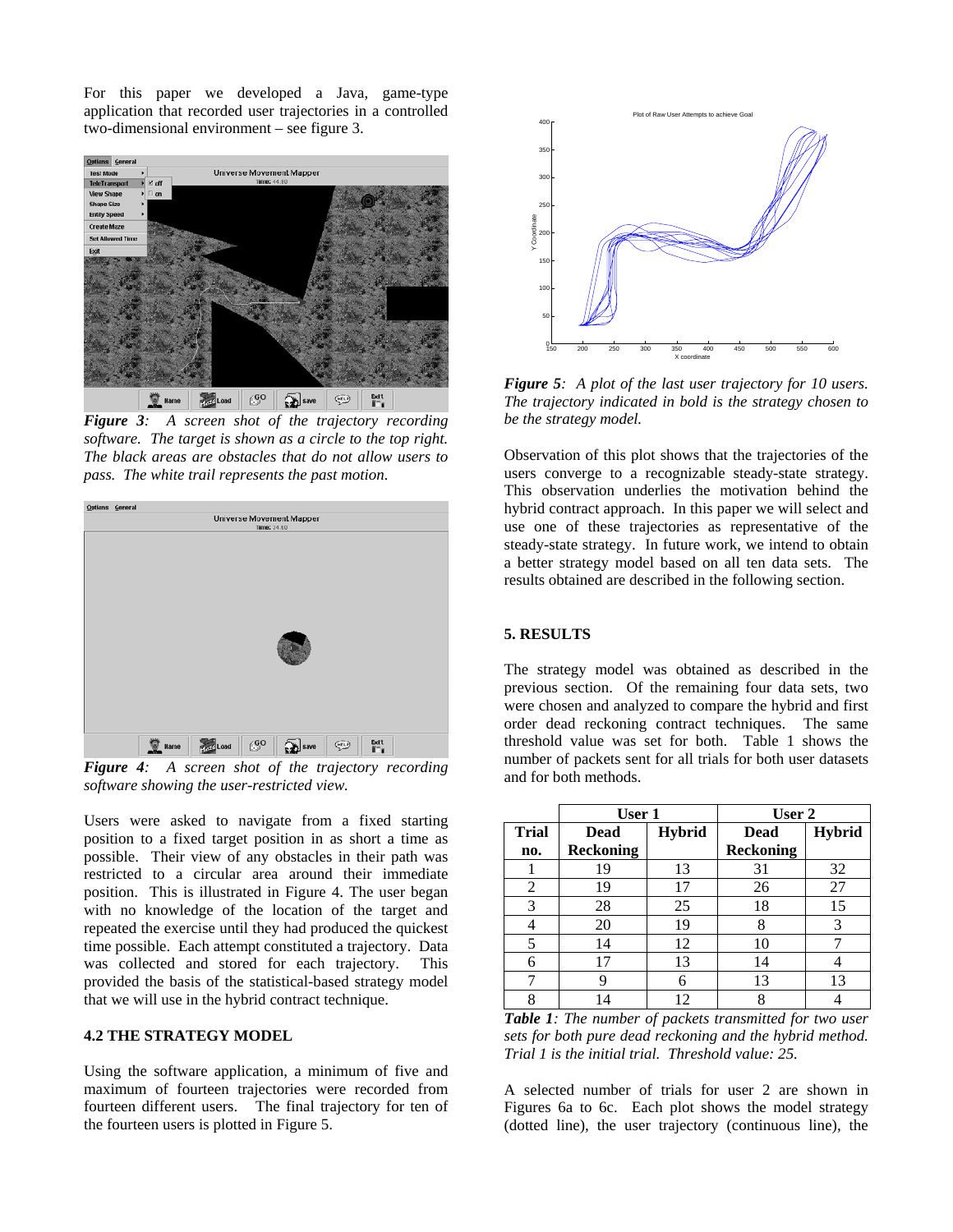packets transmitted (asterisks) and the trajectory as reconstructed by the remote client.

Figure 6a plots the initial user trajectory. The user wanders around the environment seeking the target, which is located at the top right end of the strategy model curve. The strategy model is employed on only one occasion, where it overlaps the trajectory. Most packets are therefore the result of the threshold value between the trajectory and the dead reckoning model being exceeded. It was expected that the strategy model would have almost no relevance since the user had never seen the environment before. The reconstructed trajectory at the remote client is jagged because a first order dead reckoning algorithm is used. Thirty-two packets are transmitted.

In Figure 6b trajectory five of user 2 is plotted. In this case the user has had four previous attempts and is more familiar with the environment. The trajectory and the strategy model are in agreement for all but two sections of the trajectory. In these two sections dead reckoning is employed. The remote client uses the strategy model for reconstruction purposes except for these two sections. Only seven packets are transmitted. If pure dead reckoning were used, ten packets would be required.

Figure 6c shows user 2's final trajectory. The user trajectory meanders about the model strategy, but remains within the threshold distance from the strategy for all but one section of the trajectory. The reconstructed trajectory is therefore superimposed on the strategy curve except for this section. Only four packets were transmitted. If pure dead reckoning were used, eight packets would be required.



*Figure 6a: The first user 2 trajectory attempt. The user wanders, attempting to locate the target (to the top right). The rugged remote reconstruction results from using a first order dead reckoning algorithm. The strategy model is used on one occasion.* 



*Figure 6b: This is the fifth user 2 attempt. The user trajectory reaches the target. Where the remote reconstruction (dashed line) appears to disappear, it is in fact superimposed on the model strategy. Dead reckoning is employed on two occasions only.* 



*Figure 6c: This is the eighth trajectory for user 2. Dead reckoning is only employed on one occasion. For most of its length, the trajectory is remotely represented as the strategy.*

It should be noted the performance of the hybrid technique is based on a relatively high threshold error value. Reducing this value results in a poorer performance from the hybrid model, although it is never any worse than the pure dead reckoning model. It is conceivable that employing a multiple-model strategy, where the number of models is related to threshold, would significantly improve modeling performance.

## **6. Conclusions and Future Work**

In this paper we have described a technique called hybrid switching that reduces the number of packets that need to be transmitted to maintain state fidelity across a simple distributed application.

Using a test environment developed in Java we compared the dead reckoning technique with a hybrid switching